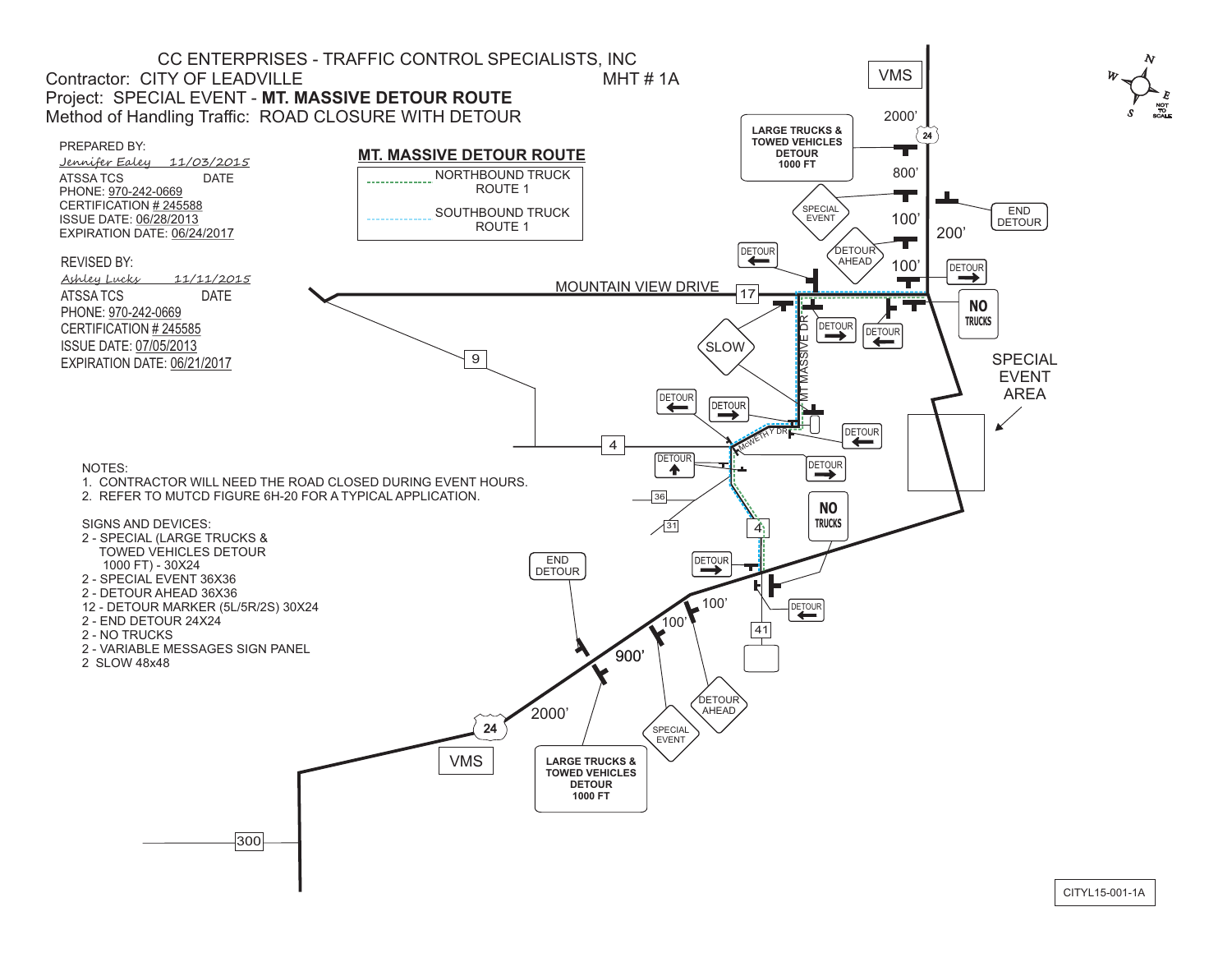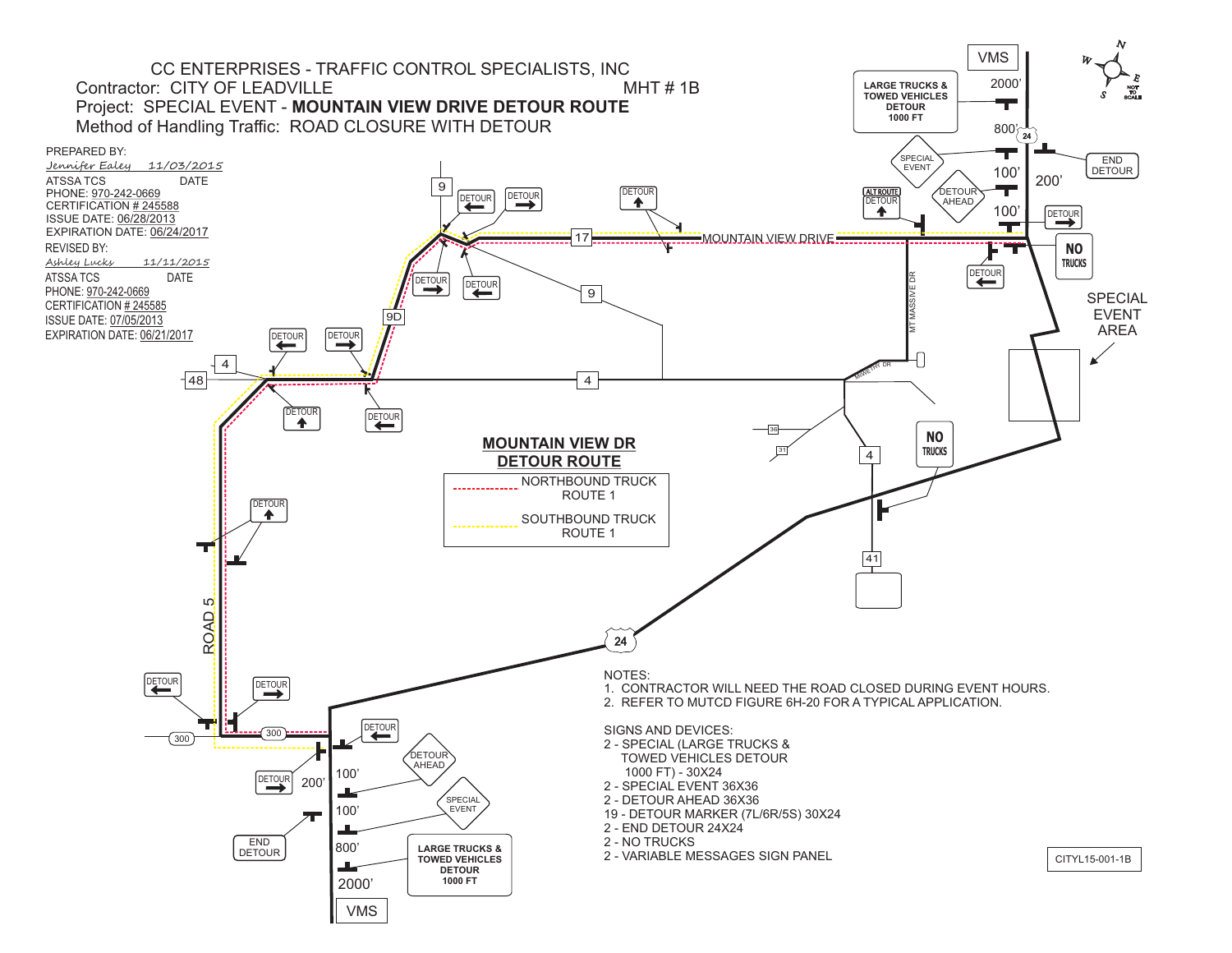CC ENTERPRISES - TRAFFIC CONTROL SPECIALISTS, INC Contractor: CITY OF LEADVILLE MHT # 2 Project: SPECIAL EVENT DETAIL Method of Handling Traffic: ROAD CLOSURE WITH DETOUR / SIDE STREET SETUP

PREPARED BY: Jennifer Ealey 11/03/2015 ATSSA TCS DATE PHONE: 970-242-0669 CERTIFICATION # 245588 ISSUE DATE: 06/28/2013 EXPIRATION DATE: 06/24/2017 REVISED BY: Ashley Lucks 11/12/2015 ATSSA TCS DATE PHONE: 970-242-0669 CERTIFICATION # 245585 ISSUE DATE: 07/05/2013 EXPIRATION DATE: 06/21/2017



NO PARKING SIGNS TO BE PLACED IN ADVANCE OF SPECIAL EVENT AND AT THE DISCRETION OF THE CITY OF LEADVILLE. SOUTHBOUND HWY 24: NO PARKING SYMBOLS WILL BE PLACED FROM 8TH STREET TO 3RD STREET. NORTHBOUND HWY 24: NO PARKING SYMBOLS WILL BE PLACED FROM 4TH STREET TO 9TH STREET] NO PARKING SIGNS WILL ALSO BE USED ON THE SPECIAL EVENT DETOUR ROUTE; PINE STREET AND POPLAR STREET.

ADDITIONAL NO PARKING SYMBOLS MAY BE NEEDED ON SIDE STREETS WITHIN THE EVENT AREA DEPENDENT UPON SPECIAL EVENT NEEDS AND AT THE DISCRETION OF THE CITY OF LEADVILLE.

NOTES:

- 1. CONTRACTOR WILL NEED THE ROAD CLOSED DURING EVENT HOURS.
- 2. REFER TO MUTCD FIGURE 6H-20 FOR A TYPICAL APPLICATION.

SIGNS AND DEVICES:

- 6 ROAD CLOSED
- 6 ROAD CLOSED TO THRU TRAFFIC **(OPTIONAL)**

3 - DETOUR MARKER (3L)

12 - DRUM

40 - NO PARKING - QUANTITY WILL VARY DEPENDING ON EVENT.

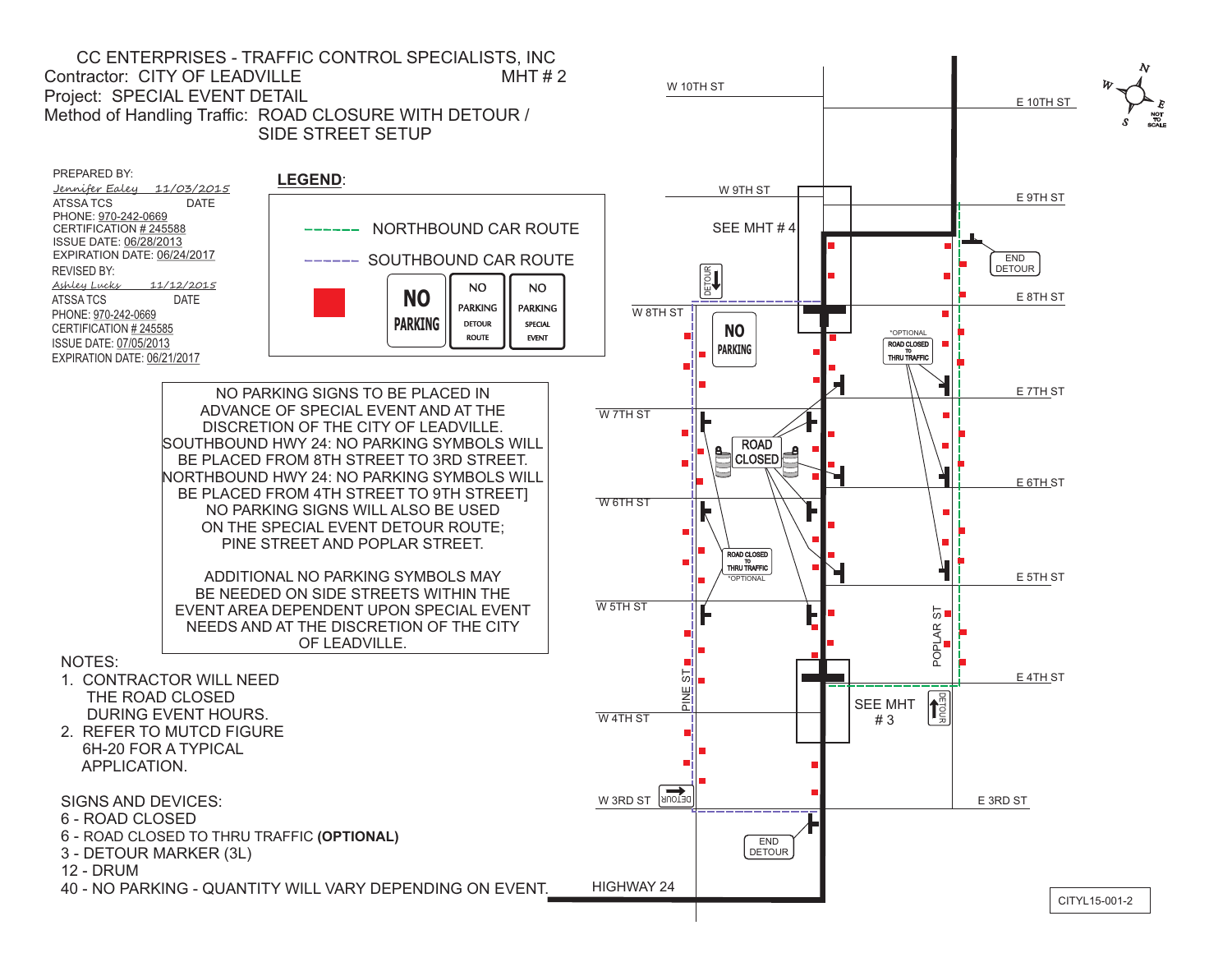